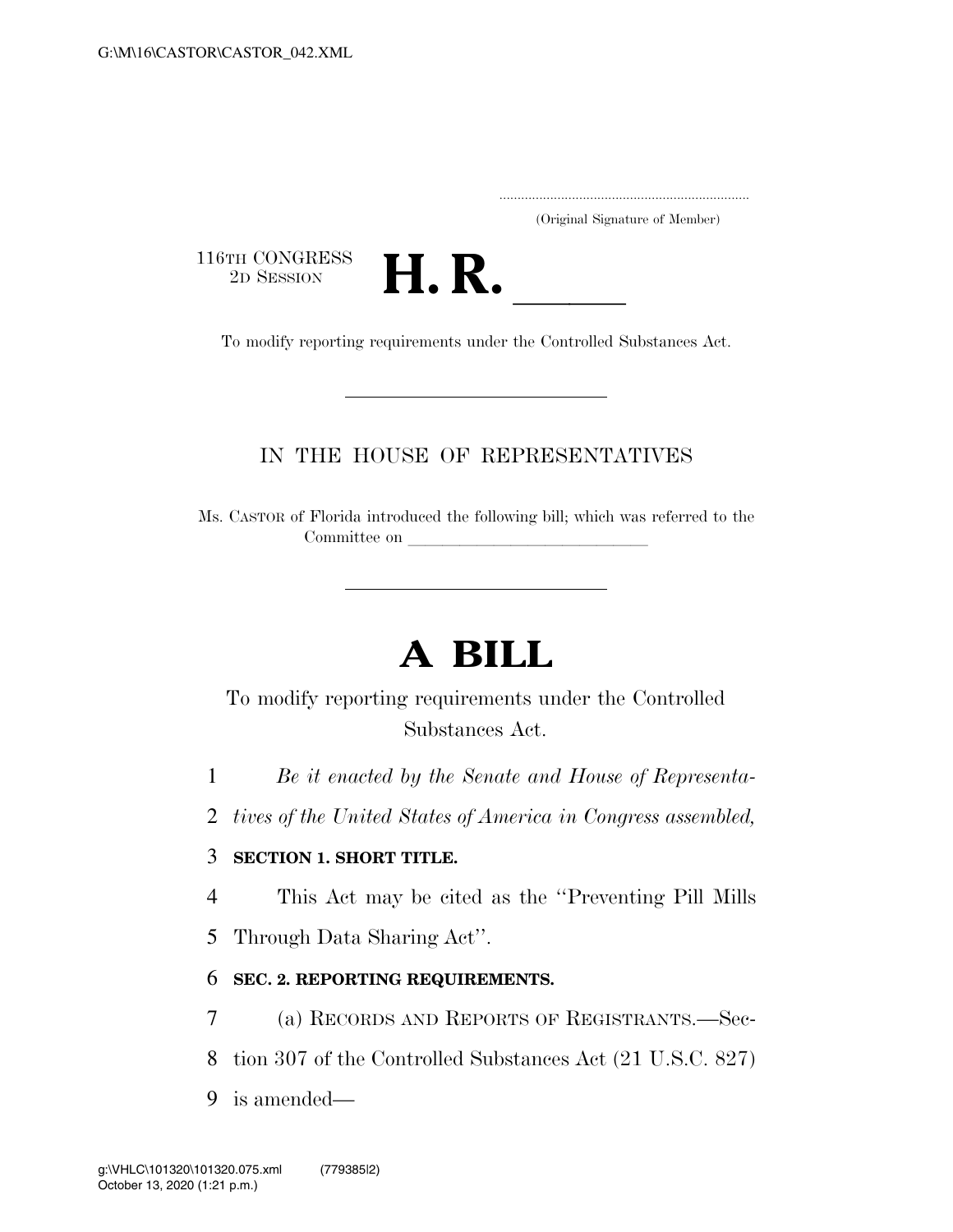1 (1) in subsection (d), by striking  $"(\mathrm{d})(1)"$  and all that follows through the end of paragraph (1) and inserting the following:

 $\frac{4}{(d)(1)(A)}$  Except as provided in subparagraph (B), every person registered under section 303 shall, not less frequently than monthly, make reports to the Attorney General through the Automated Reports and Consolidated Orders System, or any subsequent automated system de- veloped by the Drug Enforcement Administration to mon- itor controlled substances, of every sale, delivery, or other disposal by the person of any controlled substance, identi- fying by the registration number assigned under this title the person or establishment (unless exempt from registra- tion under section 302(d)) to whom such sale, delivery, or other disposal was made.

''(B) Subparagraph (A) shall not apply to—

17 ''(i) the retail sale or delivery of a controlled substance by a pharmacy registered under section 303 to another pharmacy registered under that sec- tion to fulfill a specific patient need, as defined in section 581 of the Federal Food, Drug, and Cos-22 metic Act (21 U.S.C. 360eee); or

23  $\frac{1}{2}$  (ii) the retail dispensing of a controlled sub-stance by a pharmacy registered under section 303.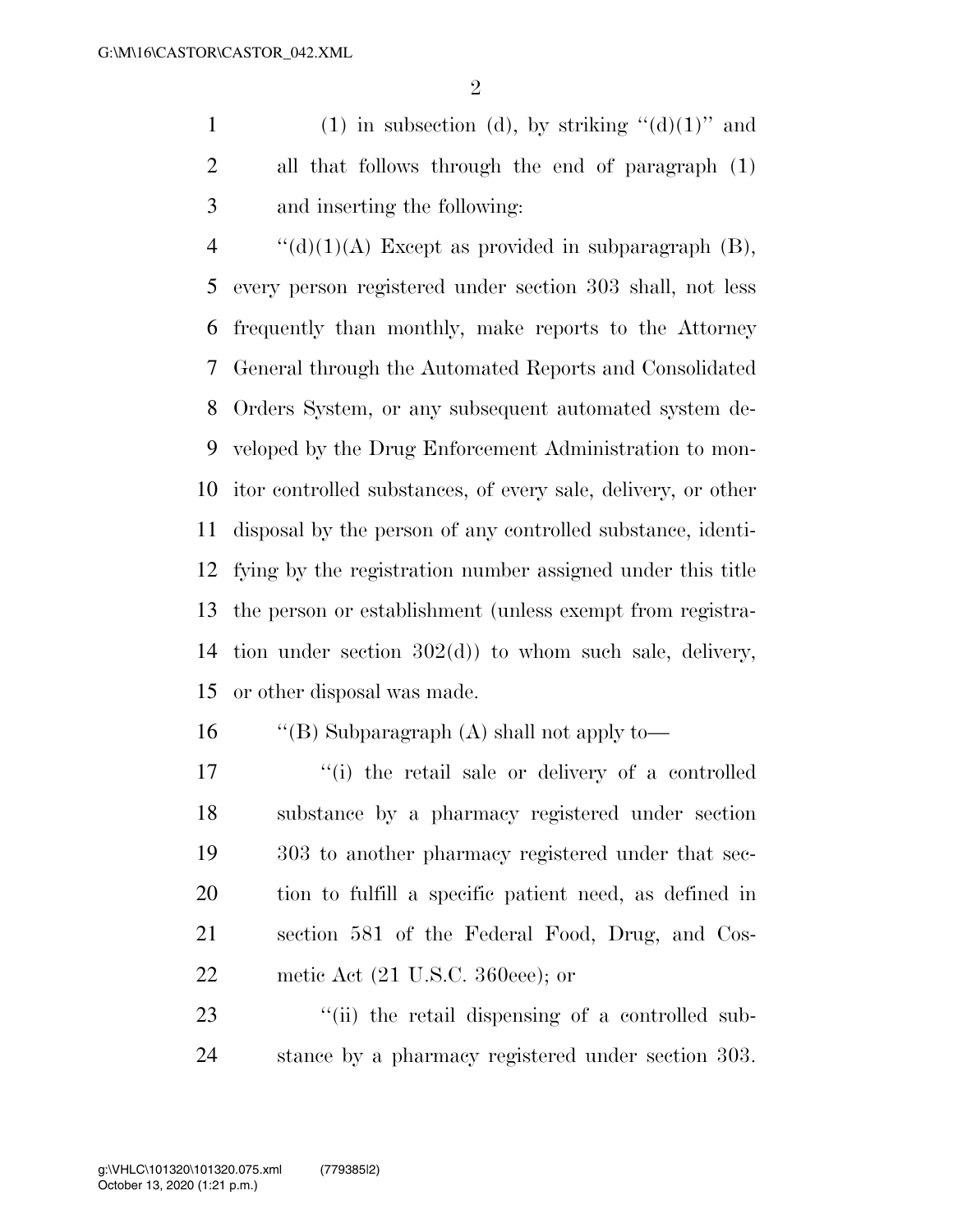| 1              | $\cdot\cdot$ (C) A person registered under section 303 that does |
|----------------|------------------------------------------------------------------|
| 2              | not sell, deliver, or otherwise dispose of a controlled sub-     |
| 3              | stance during a month shall not be required to submit a          |
| $\overline{4}$ | report for that month under subparagraph $(A)$ ."; and           |
| 5              | $(2)$ in subsection $(f)$ —                                      |
| 6              | $(A)$ in paragraph $(1)$ —                                       |
| 7              | (i) in the matter preceding subpara-                             |
| 8              | $graph(A)$ —                                                     |
| 9              | (I) by striking "manufacturer"                                   |
| 10             | and distributor registrants" and in-                             |
| 11             | serting "persons registered under sec-                           |
| 12             | tion $303$ "; and                                                |
| 13             | $(II)$ by striking "selected";                                   |
| 14             | (ii) in subparagraph $(A)$ —                                     |
| 15             | $(I)$ by inserting "or pharmacy"                                 |
| 16             | after "distributor"; and                                         |
| 17             | (II) by inserting before the pe-                                 |
| 18             | riod at the end the following: "to                               |
| 19             | whom controlled substances are dis-                              |
| 20             | tributed"; and                                                   |
| 21             | (iii) in subparagraph (B), by striking                           |
| 22             | "opioids" and inserting "controlled sub-                         |
| 23             | stances";                                                        |
| 24             | $(B)$ in paragraph $(2)$ —                                       |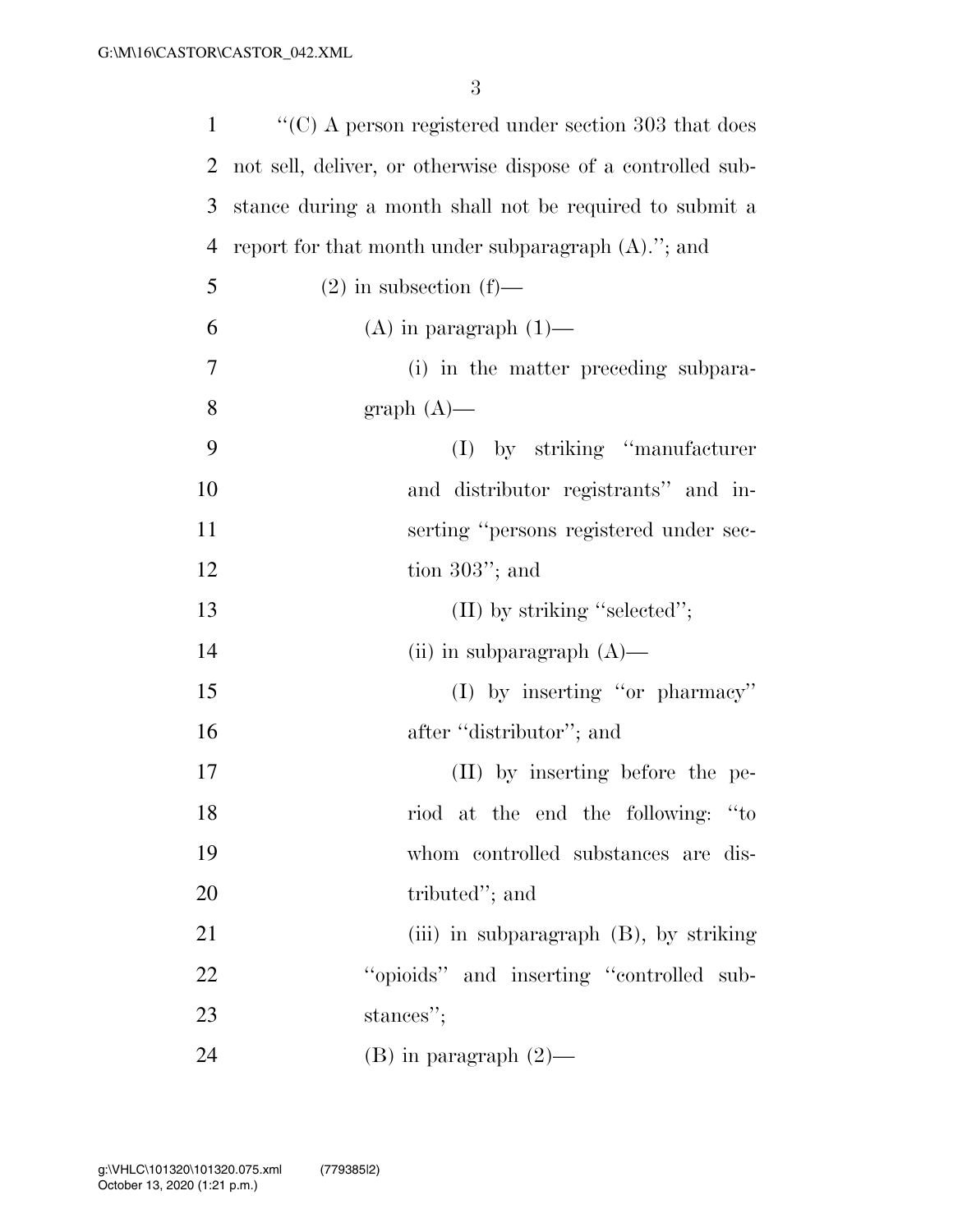| $\mathbf{1}$   | (i) by striking "made available not                     |
|----------------|---------------------------------------------------------|
| $\overline{2}$ | later" and inserting the following: "made               |
| 3              | available—                                              |
| $\overline{4}$ | $\lq\lq$ not later";                                    |
| 5              | (ii) by striking the period at the end                  |
| 6              | and inserting a semicolon; and                          |
| 7              | (iii) by adding at the end the fol-                     |
| 8              | lowing:                                                 |
| 9              | $\lq\lq$ (B) in a format that allows the raw data to be |
| 10             | queried and sorted for analytical purposes; and         |
| 11             | $\lq\lq$ (C) in a manner such that the information      |
| 12             | may be accessed simultaneously by more than 1 user      |
| 13             | at each registered location of a specific manufac-      |
| 14             | turer, distributor, or pharmacy."; and                  |
| 15             | $(C)$ in paragraph $(3)$ —                              |
| 16             | (i) in subparagraph $(A)$ , by striking                 |
| 17             | "registered manufacturers and distribu-                 |
| 18             | tors" and inserting "persons registered                 |
| 19             | under section 303"; and                                 |
| 20             | (ii) in subparagraph $(B)$ , by striking                |
| 21             | "registered manufacturer or distributor"                |
| 22             | and inserting "person registered under sec-             |
| 23             | tion $303$ ".                                           |
| 24             | (b) PENALTIES.—                                         |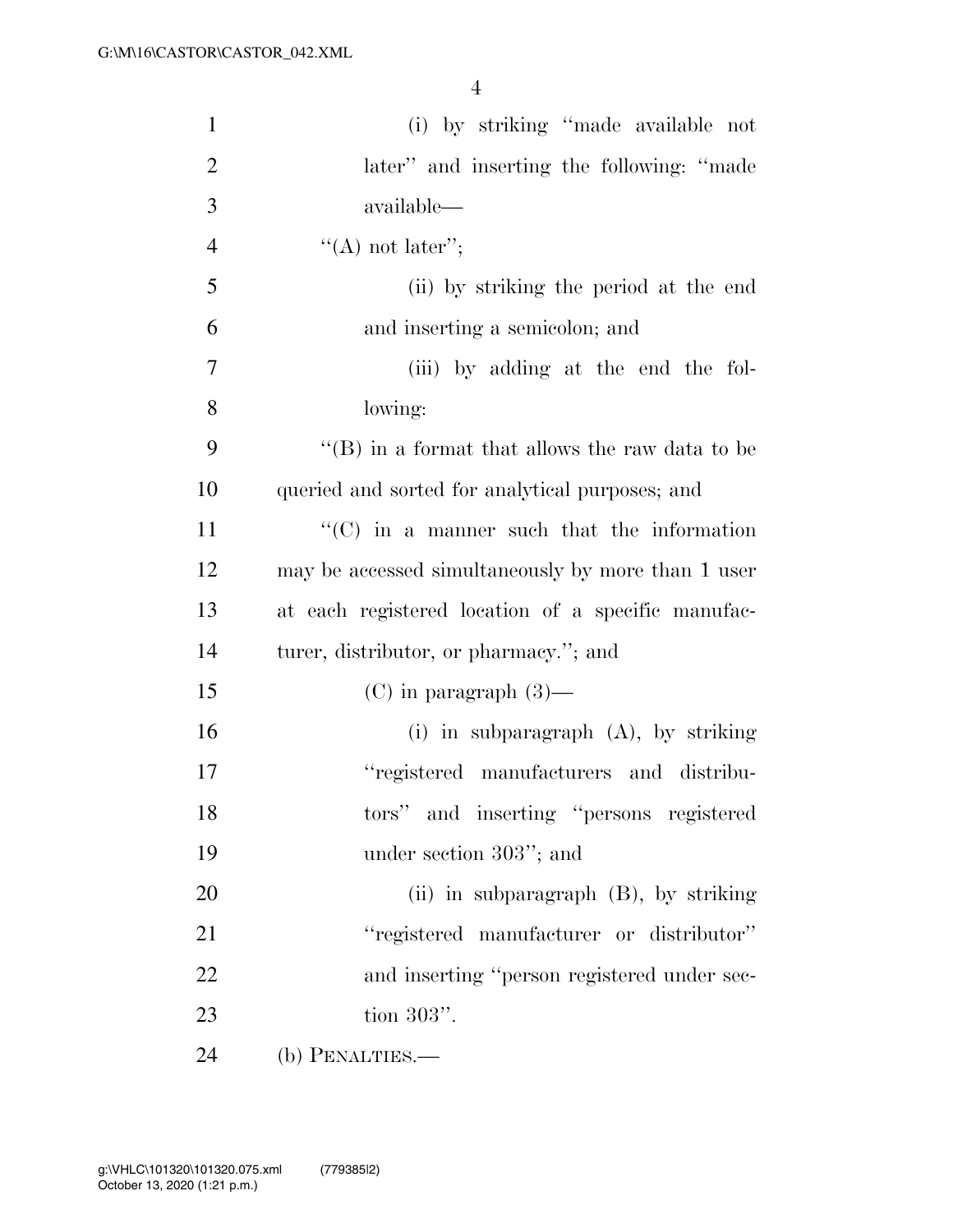| $\mathbf{1}$   | $(1)$ IN GENERAL.—Section 402 of the Con-                   |
|----------------|-------------------------------------------------------------|
| $\overline{2}$ | trolled Substances Act (21 U.S.C. 842) is amend-            |
| 3              | $ed$ —                                                      |
| $\overline{4}$ | $(A)$ in subsection $(a)$ , by striking para-               |
| 5              | $graph (17)$ and inserting the following:                   |
| 6              | $\lq(17)$ in the case of a person registered under          |
| 7              | section 303, to fail to review the most recent infor-       |
| 8              | mation, directly related to the customers of the per-       |
| 9              | son, made available by the Attorney General in ac-          |
| 10             | cordance with section $307(f)$ ."; and                      |
| 11             | (B) in subsection (c)(1)(B), by striking                    |
| 12             | clause (ii) and inserting the following:                    |
| 13             | "(ii) In the case of a violation described in clause (i)    |
| 14             | committed by a person registered under section 303 and      |
| 15             | related to the reporting of suspicious orders of controlled |
| 16             | substances, failing to maintain effective controls against  |
| 17             | diversion of such substances, or failing to review the most |
| 18             | recent information made available by the Attorney General   |
| 19             | in accordance with section $307(f)$ , the penalty shall not |
| 20             | exceed $$100,000."$ .                                       |
| 21             | (2) TECHNICAL AND CONFORMING AMEND-                         |
| 22             | MENT.—Section $402(a)(16)$ of the Controlled Sub-           |
| 23             | stances Act $(21 \text{ U.S.C. } 842(a)(16))$ is amended by |
| 24             | striking "section 825 of this title" and inserting          |
|                |                                                             |

25 ''s ection 305".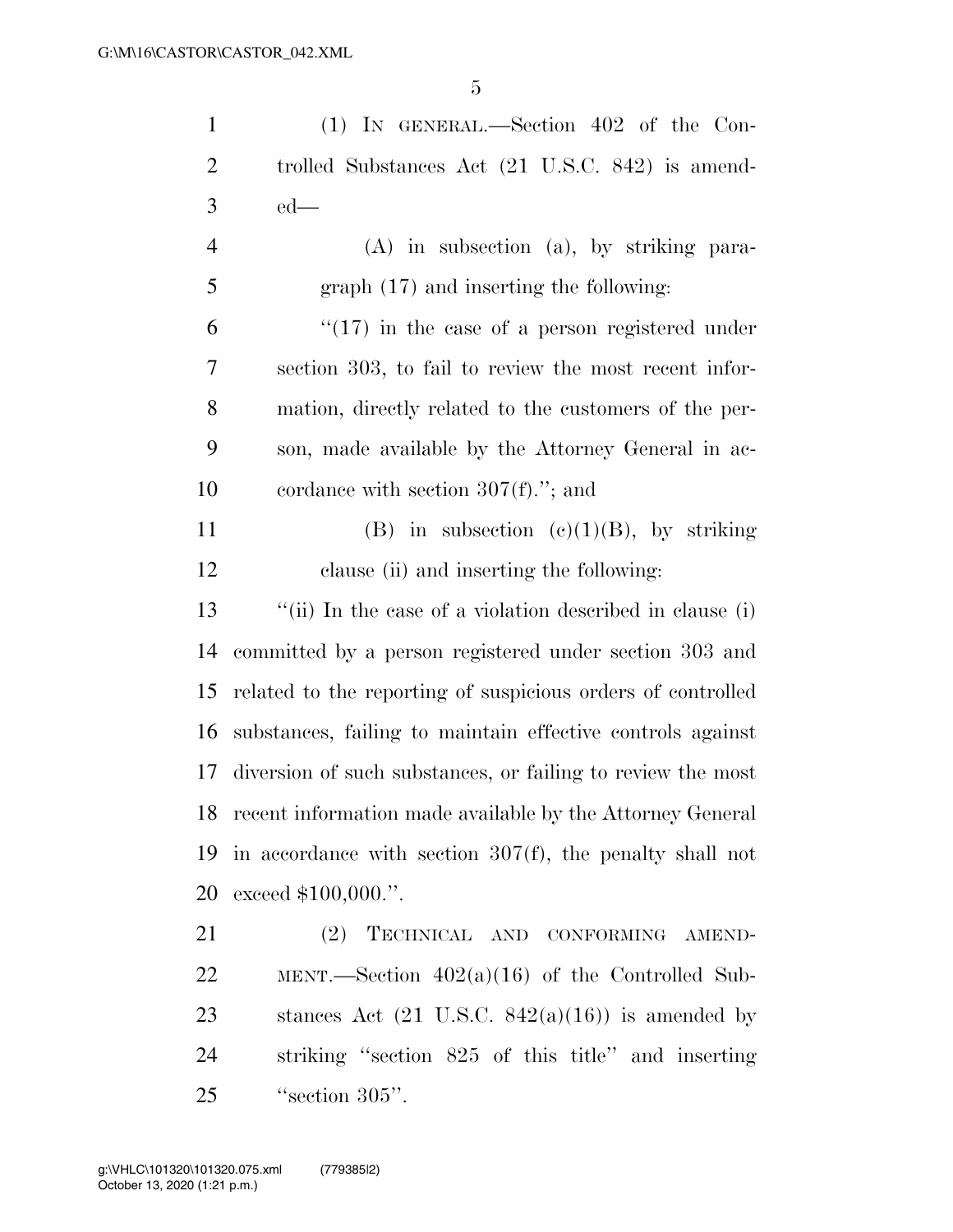(c) AUTOMATED REPORTS AND CONSOLIDATED OR- DERS SYSTEM.—Section 503(c)(1) of the Controlled Sub-3 stances Act  $(21 \text{ U.S.C. } 873(c)(1))$  is amended—

 (1) by inserting after ''of States'' the following: '', and to the Committee on the Judiciary of the Senate, the Committee on Health, Education, Labor, and Pensions of the Senate, the Caucus on Inter- national Narcotics Control of the Senate, the Com- mittee on the Judiciary of the House of Representa- tives, and the Committee on Energy and Commerce of the House of Representatives,'';

 (2) by inserting after ''registrants,'' the fol- lowing: ''including unusual volumes of controlled substances that are disposed of rather than sold, and unusual numbers of deleted transactions of high volumes of controlled substances,''; and

(3) by striking ''contained in schedule II,''.

#### **SEC. 3. REGULATIONS AND GUIDANCE.**

 Not later than 90 days after the date of enactment of this Act, the Attorney General shall—

 (1) amend part 1304 of title 21, Code of Fed- eral Regulations, to implement the amendments made by section 2, including the requirements that—